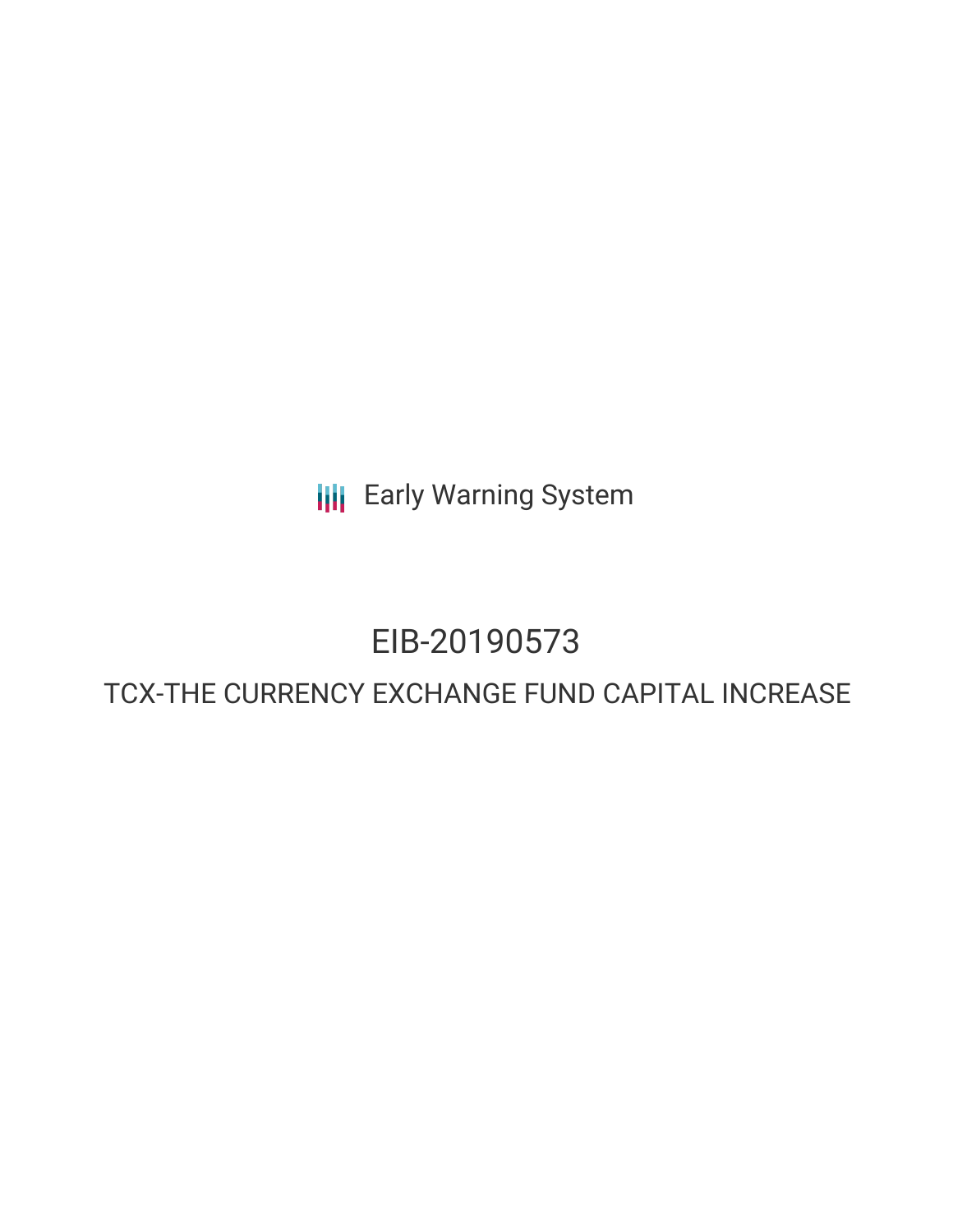

#### **Quick Facts**

| <b>Financial Institutions</b>  | European Investment Bank (EIB)       |
|--------------------------------|--------------------------------------|
| <b>Status</b>                  | Approved                             |
| <b>Bank Risk Rating</b>        | FI                                   |
| <b>Voting Date</b>             | 2019-11-29                           |
| <b>Borrower</b>                | TCX INVESTMENT MANAGEMENT COMPANY BV |
| <b>Sectors</b>                 | Finance                              |
| <b>Investment Type(s)</b>      | Loan                                 |
| <b>Investment Amount (USD)</b> | $$16.53$ million                     |
| <b>Project Cost (USD)</b>      | \$121.20 million                     |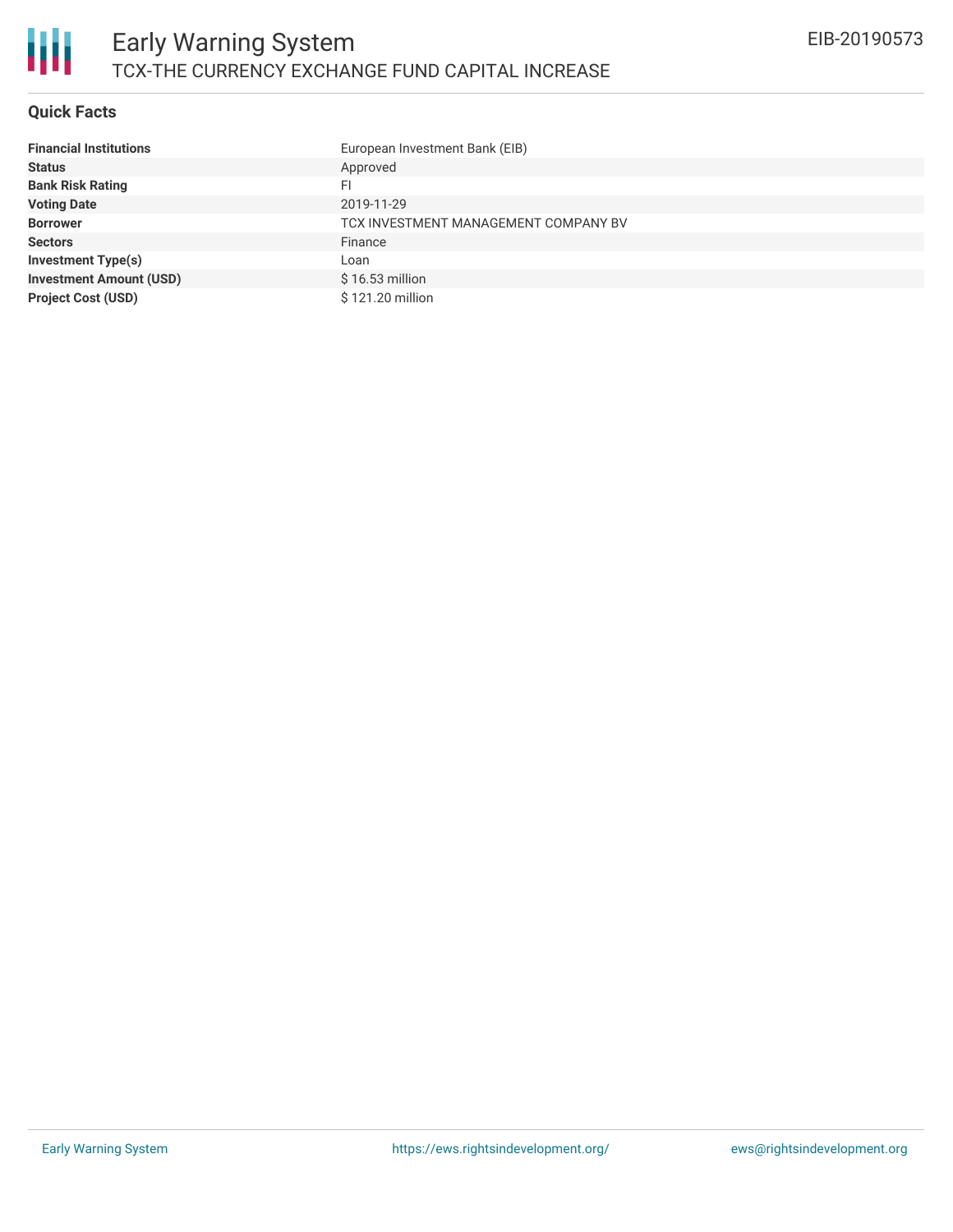



### **Project Description**

According to the Bank's website, this project finances on-lending by the borrower to micro, small and medium-sized enterprises.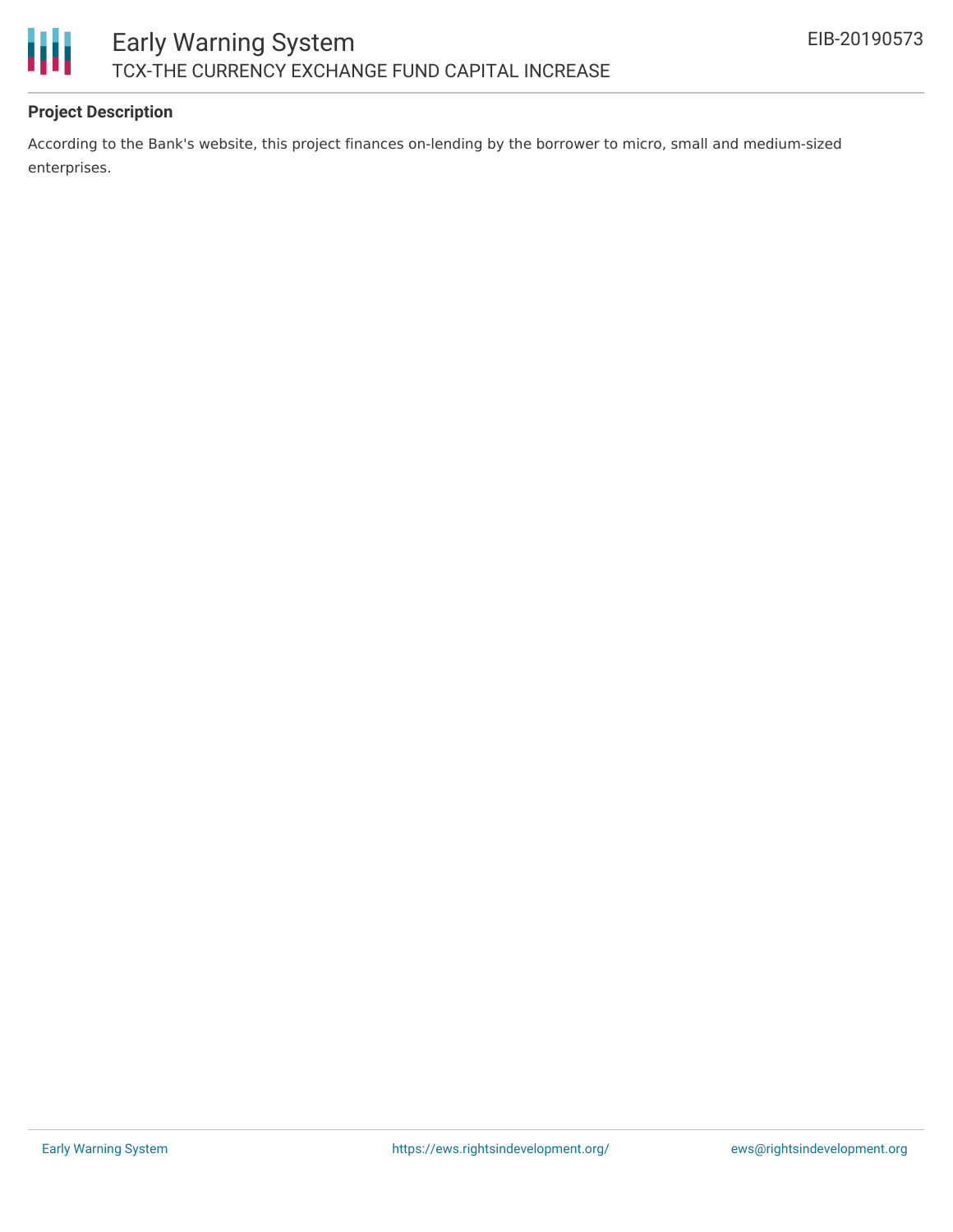#### **Investment Description**

European Investment Bank (EIB)

#### **Financial Intermediary**

Financial Intermediary: A commercial bank or financial institution that receives funds from a development bank. A financial intermediary then lends these funds to their clients (private actors) in the form of loans, bonds, guarantees and equity shares. Financial intermediaries include insurance, pension and equity funds. The direct financial relationship is between the development bank and the financial intermediary.

TCX Investment [Management](file:///actor/2588/) Company BV (Financial Intermediary)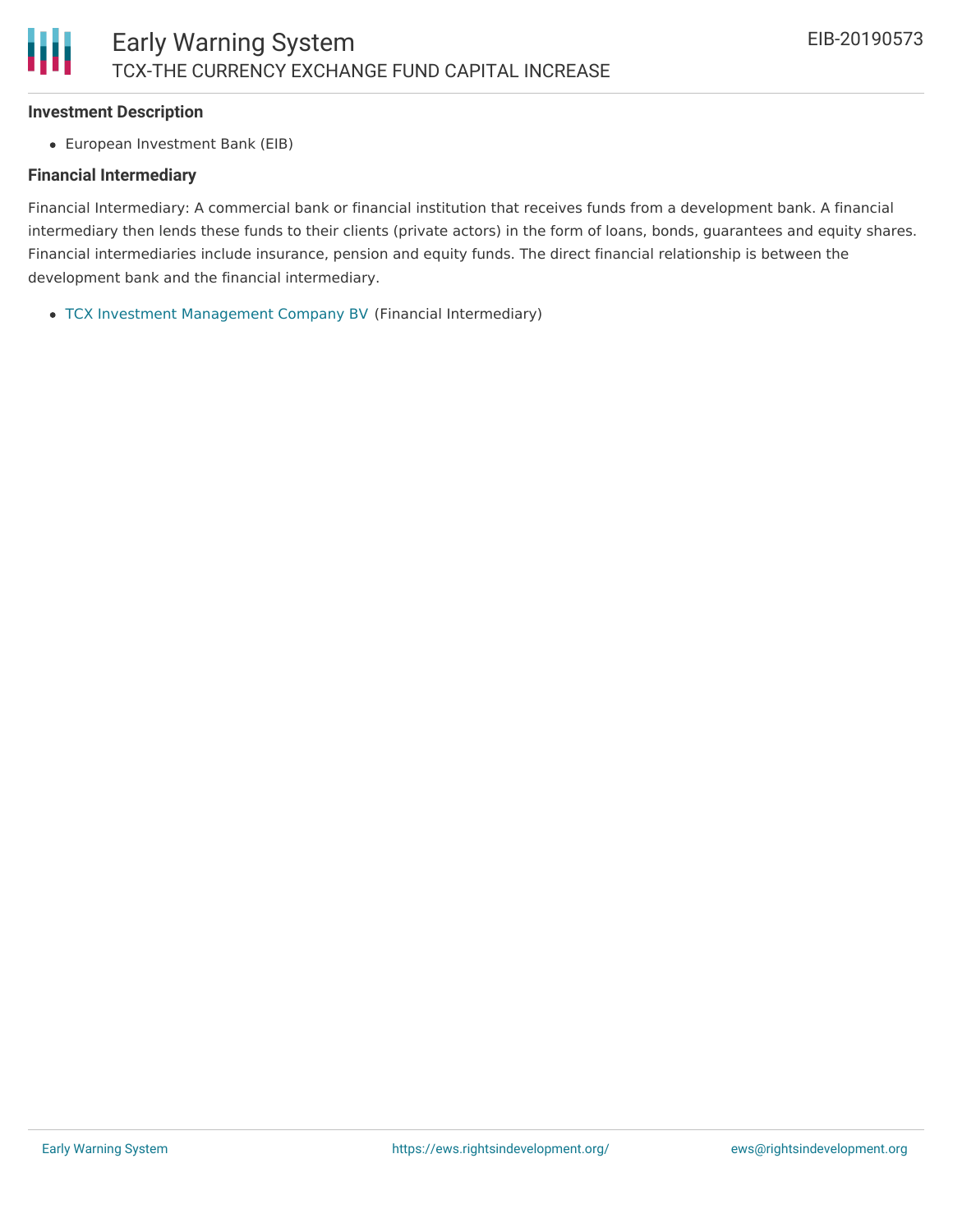

#### **Private Actors Description**

TCX provides derivative instruments addressing currency and interest rate risks related to local currency financing. The project consists of an EIB participation in the equity capital increase of TCX.